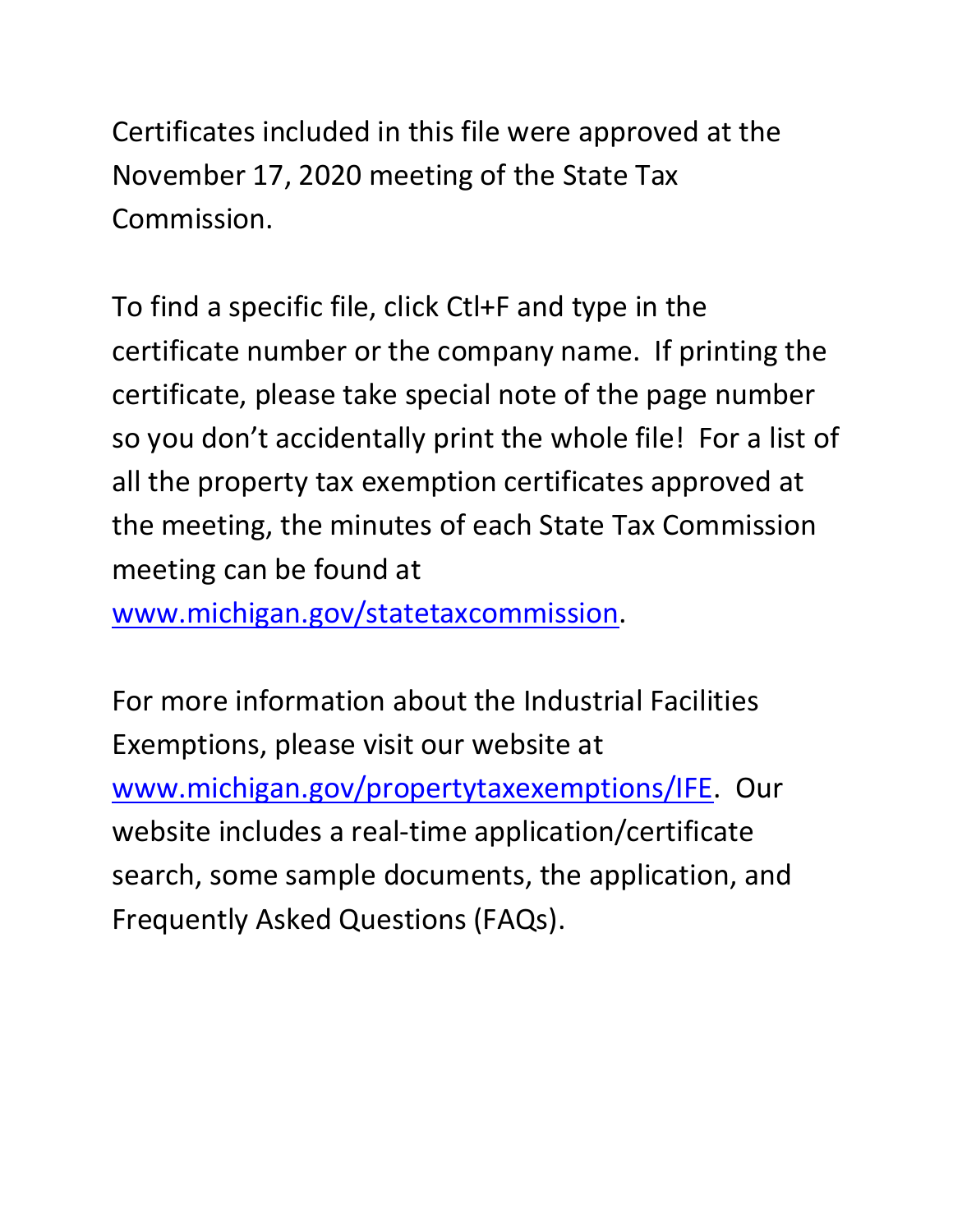

November 24, 2020

Steve Mattson Great Lakes Sound & Vibration, Inc. 47140 N. Main Houghton, MI 49931

Dear Sir/Madam:

Pursuant to the requirements of Public Act 198 of 1974, as amended, the State Tax Commission (Commission) has issued an Industrial Facility Exemption Certificate numbered 2020-023, to Great Lakes Sound & Vibration, Inc., located in Franklin Township, Houghton County. This certificate was issued at the November 17, 2020 meeting of the Commission and the investment amounts approved are as follows:

Real Property: \$610,000

Personal Property: \$0

The State Education Tax to be levied for this certificate is 6 mills.

In accordance with MCL 24.304, the local unit of government or applicant has sixty days from the date of this letter to request a hearing to correct an error contained in the enclosed certificate.

 Notification of completion of this project shall be filed with the Commission within 30 days of project completion. Within 90 days of project completion, a report of final costs shall be filed with the assessing officer of the local unit and the Commission.

 If you have further questions regarding the issuance of this industrial facility exemption certificate, please call 517-335-7460.

Sincerely,

David A. Buick, Executive Director State Tax Commission

Enclosure cc: Laura VB Erhart, Assessor, Franklin Township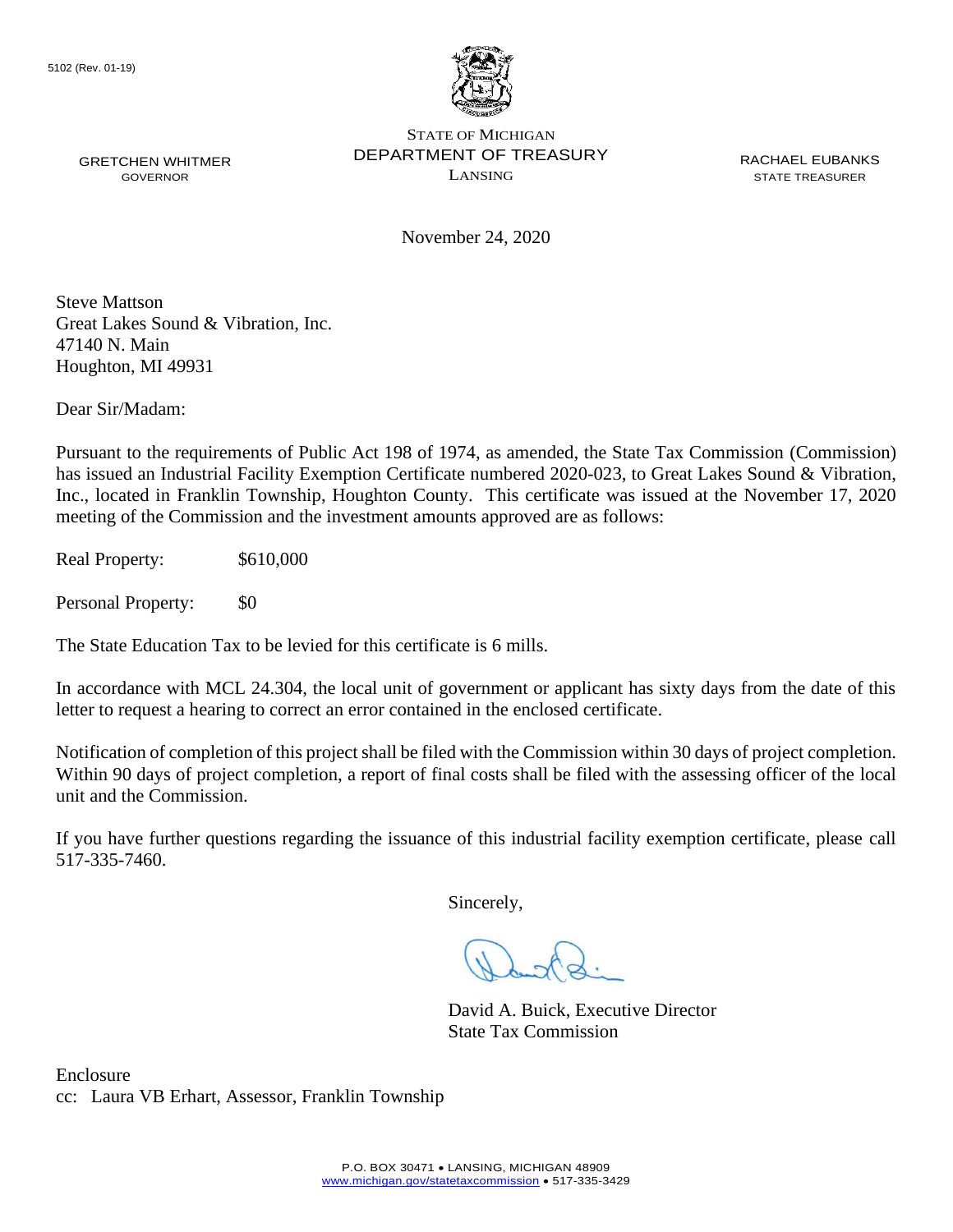Certificate No. **2020-023** 

 Pursuant to the provisions of Public Act 198 of 1974, as amended, the State Tax Commission hereby finds that the industrial property, as described in the approved application, hereafter referred to as the industrial facility, owned or leased by **Great Lakes Sound & Vibration, Inc.**, and located at **23390 Airpark Blvd**, Franklin Township, County of Houghton, Michigan, within a Plant Rehabilitation or Industrial Development District, is intended for the construction/installation of new industrial property or for the purpose of restoration or replacement of obsolete industrial property, and complies with Section 9 and other provisions of the act.

 Therefore, as provided by MCL 207.551 to 207.572, inclusive, the State Tax Commission hereby certifies this industrial facility as a **rehabilitated facility.** 

 The taxable value of the obsolete industrial property related to this certificate is **\$189,029** for real property and **\$0** for personal property.

 This certificate provides the authority for the assessor to exempt the industrial facility for which this Industrial Facilities Exemption Certificate is in effect, but not the land on which the facility is located, from ad valorem taxation. This certificate further provides the authority to levy a specific tax known as the Industrial Facilities Tax.

 This certificate, unless revoked by order of the State Tax Commission as provided by Public Act 198 of 1974, as amended, shall remain in force for a period of **12** year(s) for real property and **0**  year(s) for personal property**;** 

 **Real property component: Beginning December 31, 2020, and ending December 30, 2032.** 

 **The State Education Tax to be levied for the real property component of this certificate is 6 mills.** 

 This Industrial Facilities Exemption Certificate is issued on **November 17, 2020**.





Teggy & Nolde

 Peggy L. Nolde, Chairperson State Tax Commission

\*The State Education Tax is not exempted by MCL 207.564(4) which was enacted with the creation of the Michigan Business Tax.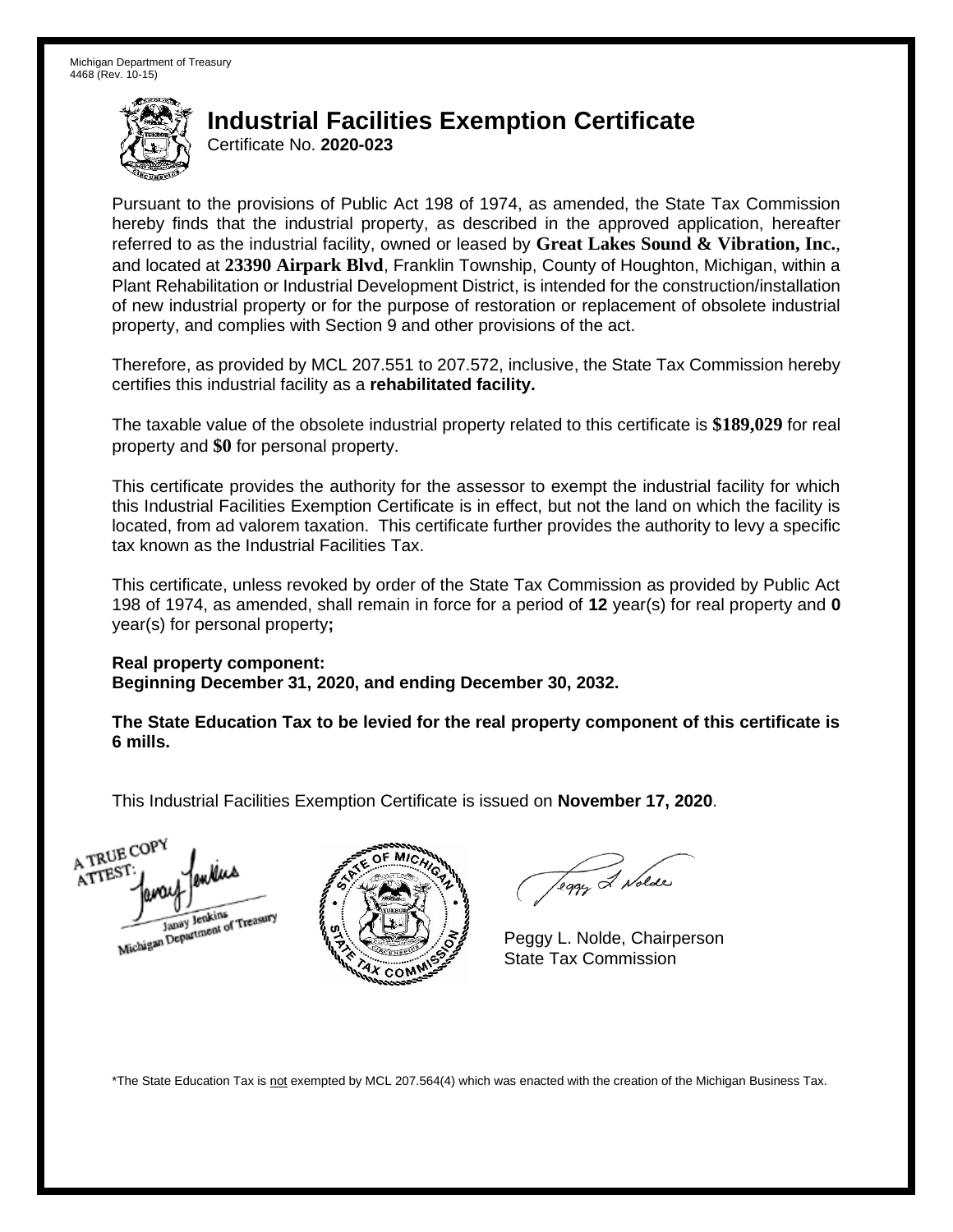

November 24, 2020

Peter Pirog Benteler Automotive Corporation 2650 N. Opdyke Road, Suite B Auburn Hills, MI 48326

Dear Sir/Madam:

Pursuant to the requirements of Public Act 198 of 1974, as amended, the State Tax Commission (Commission) has issued an Industrial Facility Exemption Certificate numbered 2020-042, to Benteler Automotive Corporation, located in City of Wyoming, Kent County. This certificate was issued at the November 17, 2020 meeting of the Commission and the investment amounts approved are as follows:

Real Property: \$3,305,000

Personal Property: \$0

The State Education Tax to be levied for this certificate is 6 mills.

In accordance with MCL 24.304, the local unit of government or applicant has sixty days from the date of this letter to request a hearing to correct an error contained in the enclosed certificate.

 Notification of completion of this project shall be filed with the Commission within 30 days of project completion. Within 90 days of project completion, a report of final costs shall be filed with the assessing officer of the local unit and the Commission.

 If you have further questions regarding the issuance of this industrial facility exemption certificate, please call 517-335-7460.

Sincerely,

David A. Buick, Executive Director State Tax Commission

Enclosure cc: Scott Engerson, Assessor, City of Wyoming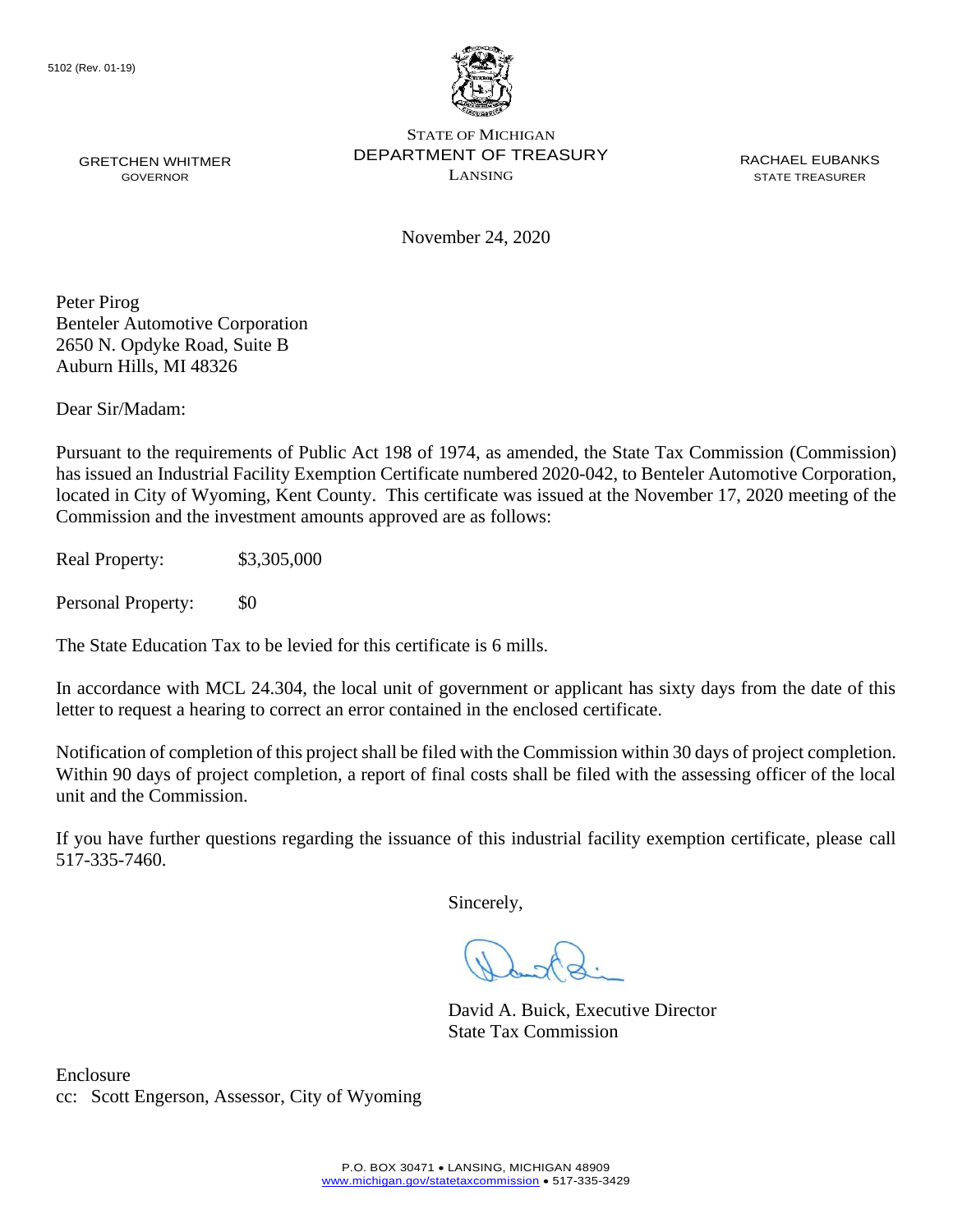Certificate No. **2020-042** 

 Pursuant to the provisions of Public Act 198 of 1974, as amended, the State Tax Commission hereby finds that the industrial property, as described in the approved application, hereafter referred to as the industrial facility, owned or leased by **Benteler Automotive Corporation**, and located at **3721 Hagen Drive SE**, City of Wyoming, County of Kent, Michigan, within a Plant Rehabilitation or Industrial Development District, is intended for the construction/installation of new industrial property or for the purpose of restoration or replacement of obsolete industrial property, and complies with Section 9 and other provisions of the act.

 Therefore, as provided by MCL 207.551 to 207.572, inclusive, the State Tax Commission hereby certifies this industrial facility as a **new facility.** 

 This certificate provides the authority for the assessor to exempt the industrial facility for which this Industrial Facilities Exemption Certificate is in effect, but not the land on which the facility is located, from ad valorem taxation. This certificate further provides the authority to levy a specific tax known as the Industrial Facilities Tax.

 This certificate, unless revoked by order of the State Tax Commission as provided by Public Act 198 of 1974, as amended, shall remain in force for a period of **12** year(s) for real property and **0**  year(s) for personal property**;** 

 **Real property component: Beginning December 31, 2020, and ending December 30, 2032.** 

 **The State Education Tax to be levied for the real property component of this certificate is 6 mills.** 



A TRUE COP ATTEST Janay Jenkins<br>Michigan Department of Treasury

Teggy & Nolde

 Peggy L. Nolde, Chairperson State Tax Commission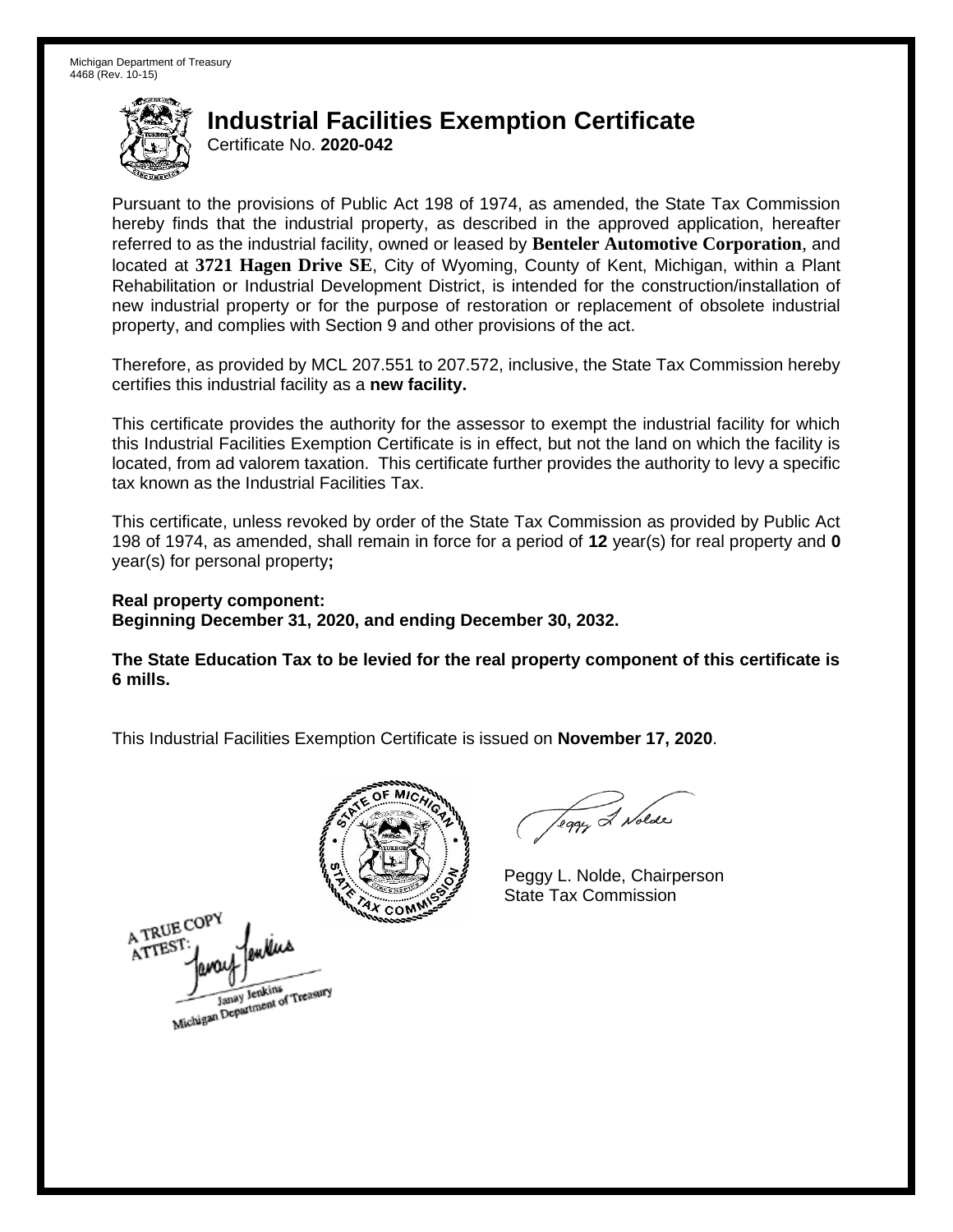

GRETCHEN WHITMER **EXAMPLE PERARTMENT OF TREASURY** EXACT ACHAEL EUBANKS STATE OF MICHIGAN GRETCHEN WHITMER **STATE OF A STATE TO A STATE THE STATE THE STATE TREASURER** GOVERNOR GOVERNOR

November 24, 2020

Andrew F. Clouser FCA US LLC 1000 Chrysler Drive Pt 485-12-30 Auburn Hills, MI 48326

Dear Sir/Madam:

Pursuant to the requirements of Public Act 198 of 1974, as amended, the State Tax Commission (Commission) has issued an Industrial Facility Exemption Certificate numbered 2020-044, to FCA US LLC, located in City of Sterling Heights, Macomb County. This certificate was issued at the November 17, 2020 meeting of the Commission and the investment amounts approved are as follows:

Real Property: \$14,600,000

Personal Property: \$0

The State Education Tax to be levied for this certificate is 6 mills.

In accordance with MCL 24.304, the local unit of government or applicant has sixty days from the date of this letter to request a hearing to correct an error contained in the enclosed certificate.

 Notification of completion of this project shall be filed with the Commission within 30 days of project completion. Within 90 days of project completion, a report of final costs shall be filed with the assessing officer of the local unit and the Commission.

 If you have further questions regarding the issuance of this industrial facility exemption certificate, please call 517-335-7460.

Sincerely,

David A. Buick, Executive Director State Tax Commission

Enclosure cc: Marcia D. Magyar-Smith, Assessor, City of Sterling Heights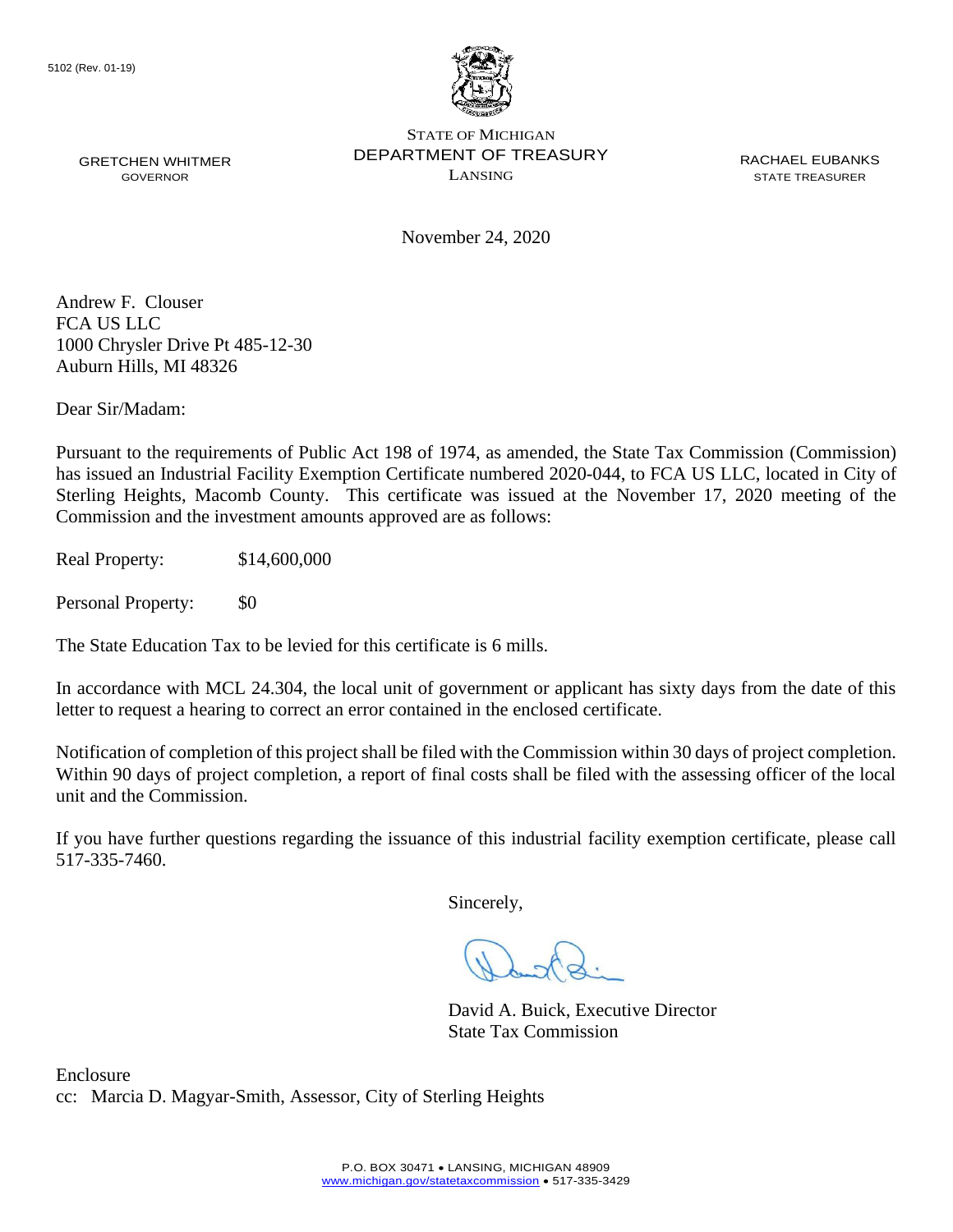Certificate No. **2020-044** 

 Pursuant to the provisions of Public Act 198 of 1974, as amended, the State Tax Commission hereby finds that the industrial property, as described in the approved application, hereafter referred to as the industrial facility, owned or leased by **FCA US LLC**, and located at **39600 Mitchell Drive**, City of Sterling Heights, County of Macomb, Michigan, within a Plant Rehabilitation or Industrial Development District, is intended for the construction/installation of new industrial property or for the purpose of restoration or replacement of obsolete industrial property, and complies with Section 9 and other provisions of the act.

 Therefore, as provided by MCL 207.551 to 207.572, inclusive, the State Tax Commission hereby certifies this industrial facility as a **new facility.** 

The taxable value of the obsolete industrial property related to this certificate is \$ for real property and \$ for personal property.

 This certificate provides the authority for the assessor to exempt the industrial facility for which this Industrial Facilities Exemption Certificate is in effect, but not the land on which the facility is located, from ad valorem taxation. This certificate further provides the authority to levy a specific tax known as the Industrial Facilities Tax.

 This certificate, unless revoked by order of the State Tax Commission as provided by Public Act 198 of 1974, as amended, shall remain in force for a period of **10** year(s) for real property and **0**  year(s) for personal property**;** 

 **Real property component: Beginning December 31, 2020, and ending December 30, 2030.** 

 **The State Education Tax to be levied for the real property component of this certificate is 6 mills.** 

A TRUE COPY **ATTES!** Janay Jenkins<br>Michigan Department of Treasury

Teggy & Nolde

 Peggy L. Nolde, Chairperson State Tax Commission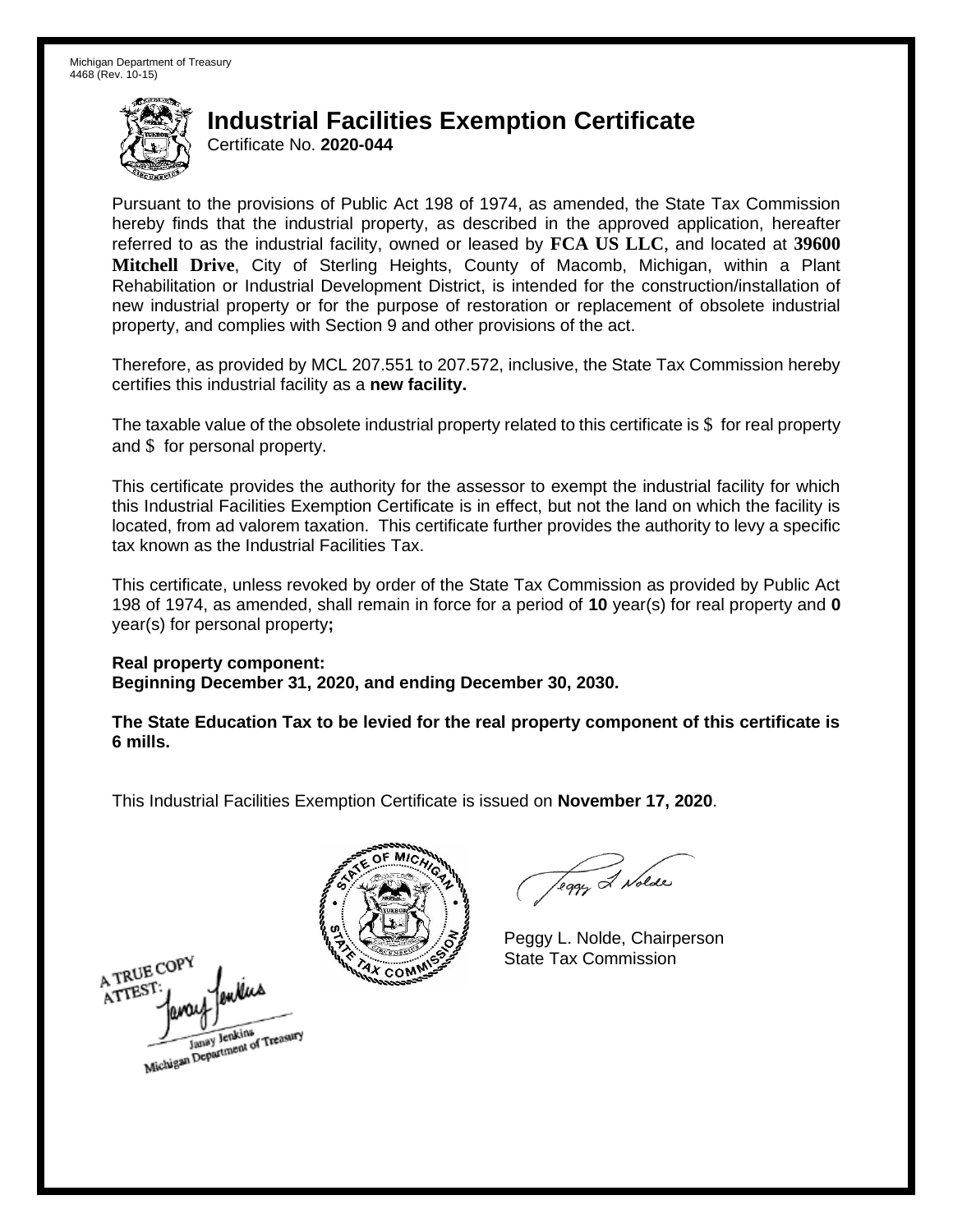

November 24, 2020

Adam Schaller Lakeshore Die Cast Inc. 8829 Stevensville-Baroda Baroda, MI 49101

Dear Sir/Madam:

 has issued an Industrial Facility Exemption Certificate numbered 2020-046, to Lakeshore Die Cast Inc., located Pursuant to the requirements of Public Act 198 of 1974, as amended, the State Tax Commission (Commission) in Village of Baroda, Berrien County. This certificate was issued at the November 17, 2020 meeting of the Commission and the investment amounts approved are as follows:

Real Property: \$358,825

Personal Property: \$0

The State Education Tax to be levied for this certificate is 6 mills.

In accordance with MCL 24.304, the local unit of government or applicant has sixty days from the date of this letter to request a hearing to correct an error contained in the enclosed certificate.

 Notification of completion of this project shall be filed with the Commission within 30 days of project completion. Within 90 days of project completion, a report of final costs shall be filed with the assessing officer of the local unit and the Commission.

 If you have further questions regarding the issuance of this industrial facility exemption certificate, please call 517-335-7460.

Sincerely,

David A. Buick, Executive Director State Tax Commission

Enclosure cc: Angela Kirby, Assessor, Village of Baroda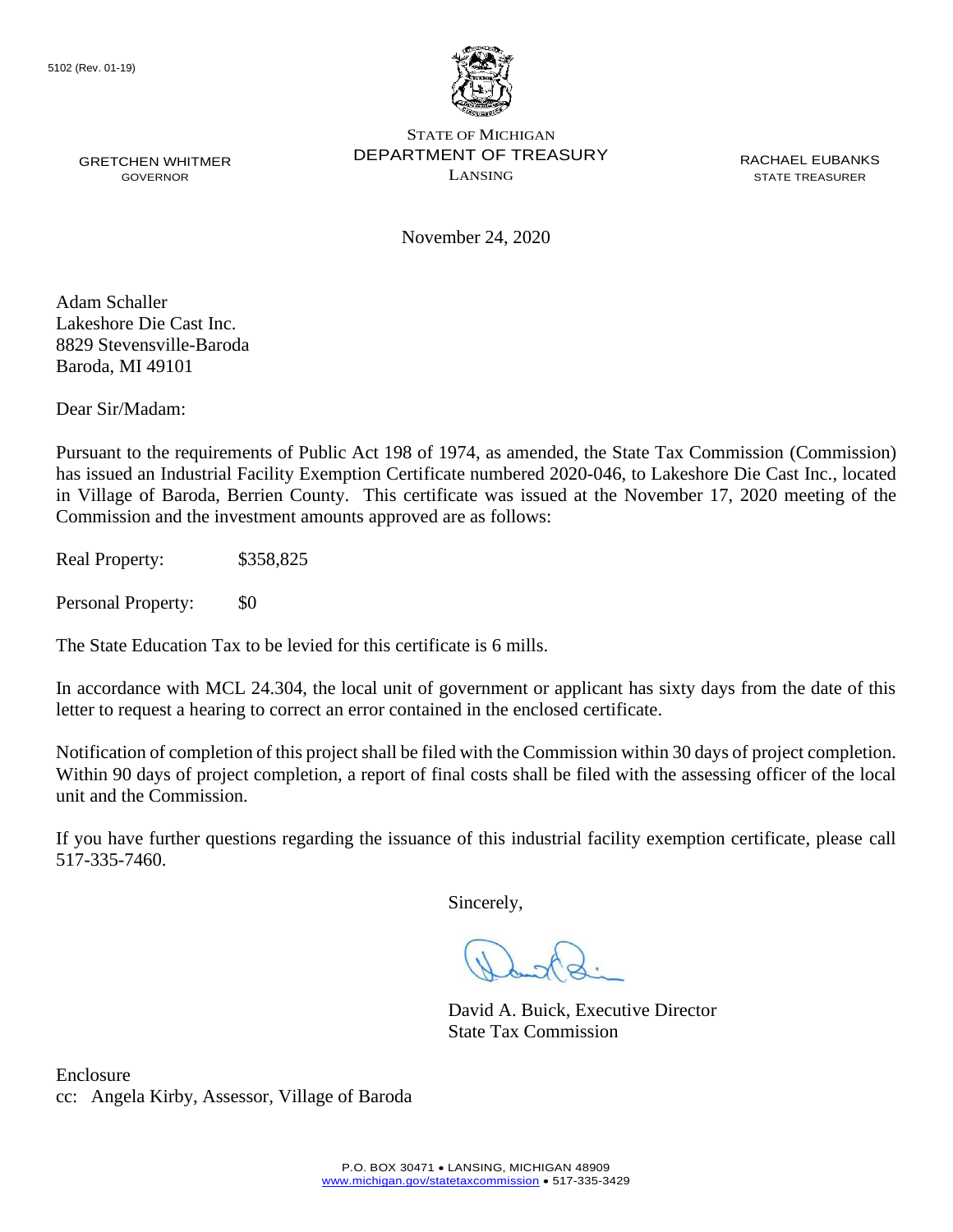Certificate No. **2020-046** 

 Pursuant to the provisions of Public Act 198 of 1974, as amended, the State Tax Commission hereby finds that the industrial property, as described in the approved application, hereafter referred to as the industrial facility, owned or leased by **Lakeshore Die Cast Inc.**, and located at Rehabilitation or Industrial Development District, is intended for the construction/installation of new industrial property or for the purpose of restoration or replacement of obsolete industrial property, and complies with Section 9 and other provisions of the act. **8829 Stevensville-Baroda**, Village of Baroda, County of Berrien, Michigan, within a Plant

 Therefore, as provided by MCL 207.551 to 207.572, inclusive, the State Tax Commission hereby certifies this industrial facility as a **new facility.** 

 This certificate provides the authority for the assessor to exempt the industrial facility for which this Industrial Facilities Exemption Certificate is in effect, but not the land on which the facility is located, from ad valorem taxation. This certificate further provides the authority to levy a specific tax known as the Industrial Facilities Tax.

 This certificate, unless revoked by order of the State Tax Commission as provided by Public Act 198 of 1974, as amended, shall remain in force for a period of **12** year(s) for real property and **0**  year(s) for personal property**;** 

 **Real property component: Beginning December 31, 2020, and ending December 30, 2032.** 

 **The State Education Tax to be levied for the real property component of this certificate is 6 mills.** 



Teggy & Nolde

 Peggy L. Nolde, Chairperson State Tax Commission

A TRUE COPY ATTEST Michigan Department of Treasury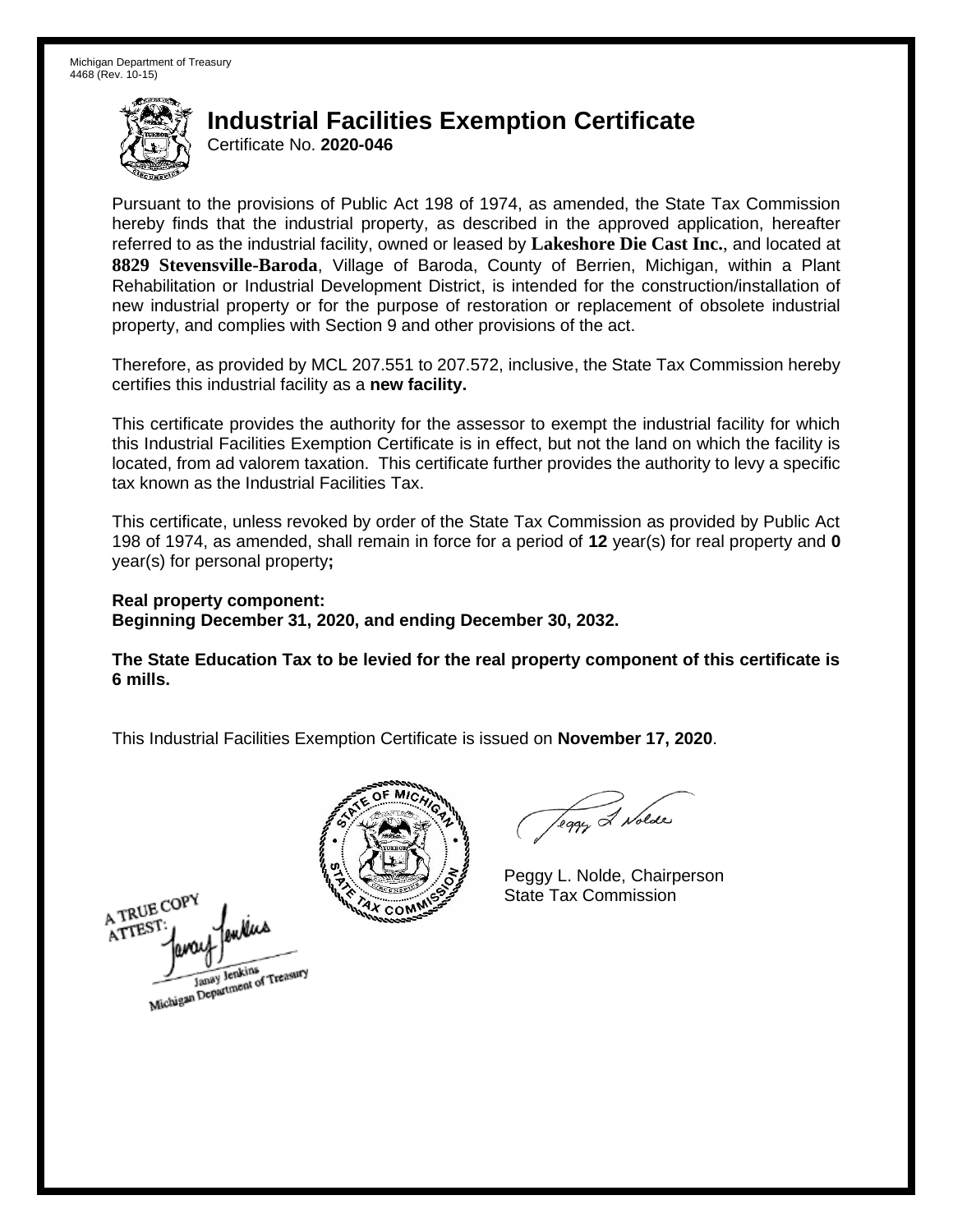

December 7, 2020

Joseph Kiefer Darkhouse Holdings, LLC 68939 M 103 White Pigeon, MI 49099

Dear Sir/Madam:

Pursuant to the requirements of Public Act 198 of 1974, as amended, the State Tax Commission (Commission) has issued an Industrial Facility Exemption Certificate numbered 2020-047, to Darkhouse Holdings, LLC, located in Mottville Township, Saint Joseph County. This certificate was issued at the November 17, 2020 meeting of the Commission and the investment amounts approved are as follows:

Real Property: \$154,842

Personal Property: \$0

The State Education Tax to be levied for this certificate is 6 mills.

In accordance with MCL 24.304, the local unit of government or applicant has sixty days from the date of this letter to request a hearing to correct an error contained in the enclosed certificate.

 Notification of completion of this project shall be filed with the Commission within 30 days of project completion. Within 90 days of project completion, a report of final costs shall be filed with the assessing officer of the local unit and the Commission.

 If you have further questions regarding the issuance of this industrial facility exemption certificate, please call 517-335-7460.

Sincerely,

David A. Buick, Executive Director State Tax Commission

Enclosure cc: Kevin Harris, Assessor, Mottville Township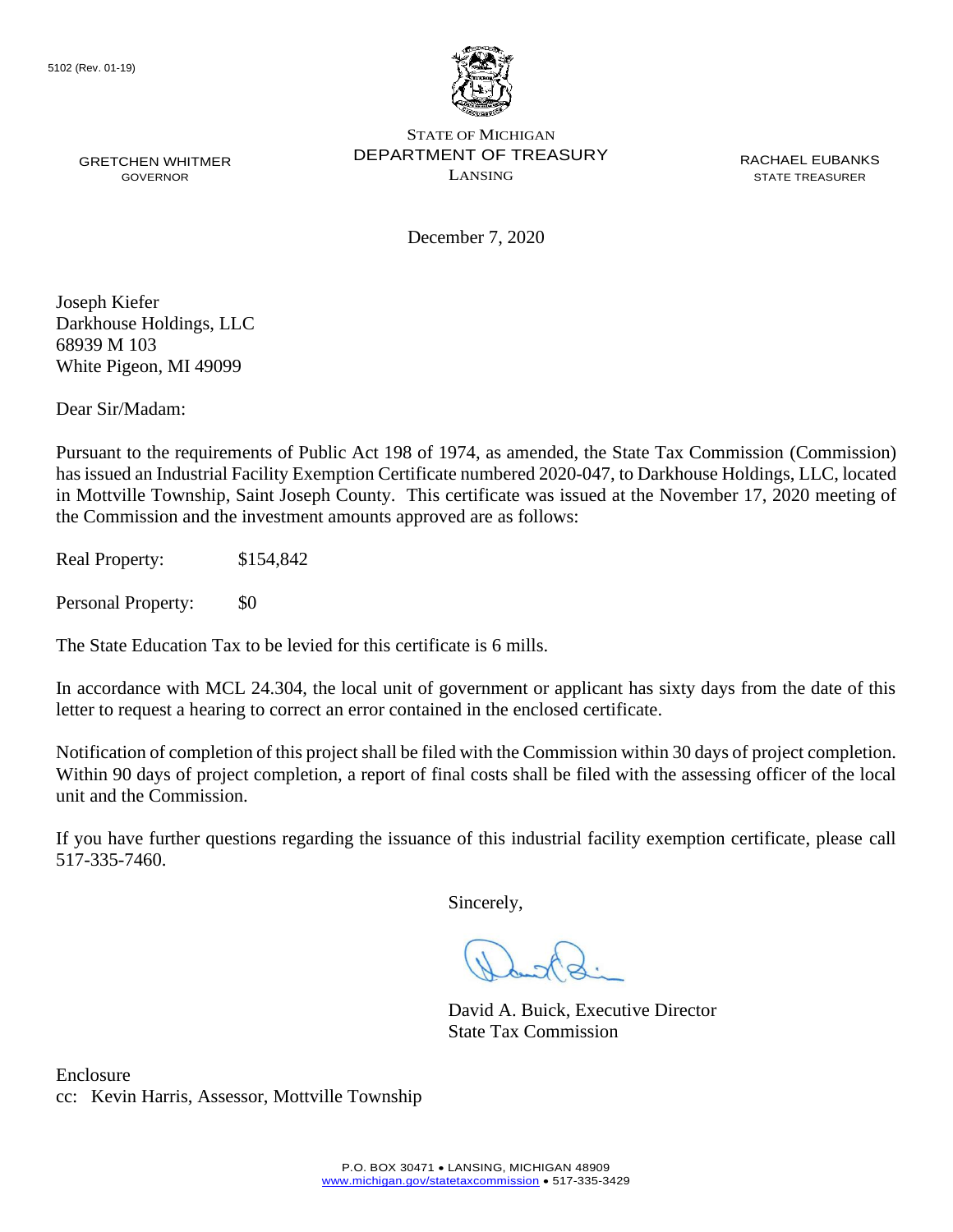Certificate No. **2020-047** 

 Pursuant to the provisions of Public Act 198 of 1974, as amended, the State Tax Commission hereby finds that the industrial property, as described in the approved application, hereafter referred to as the industrial facility, owned or leased by **Darkhouse Holdings, LLC**, and located at **68939 M 103**, Mottville Township, County of Saint Joseph, Michigan, within a Plant Rehabilitation or Industrial Development District, is intended for the construction/installation of new industrial property or for the purpose of restoration or replacement of obsolete industrial property, and complies with Section 9 and other provisions of the act.

 Therefore, as provided by MCL 207.551 to 207.572, inclusive, the State Tax Commission hereby certifies this industrial facility as a **rehabilitated facility.** 

 The taxable value of the obsolete industrial property related to this certificate is **\$161,037** for real property and **\$0** for personal property.

 This certificate provides the authority for the assessor to exempt the industrial facility for which this Industrial Facilities Exemption Certificate is in effect, but not the land on which the facility is located, from ad valorem taxation. This certificate further provides the authority to levy a specific tax known as the Industrial Facilities Tax.

 This certificate, unless revoked by order of the State Tax Commission as provided by Public Act 198 of 1974, as amended, shall remain in force for a period of **12** year(s) for real property and **0**  year(s) for personal property**;** 

 **Real property component: Beginning December 31, 2020, and ending December 30, 2032.** 

 **The State Education Tax to be levied for the real property component of this certificate is 6 mills.** 



Teggy & Nolde

 Peggy L. Nolde, Chairperson State Tax Commission

A TRUE COPY enters ATTEST Michigan Department of Treasury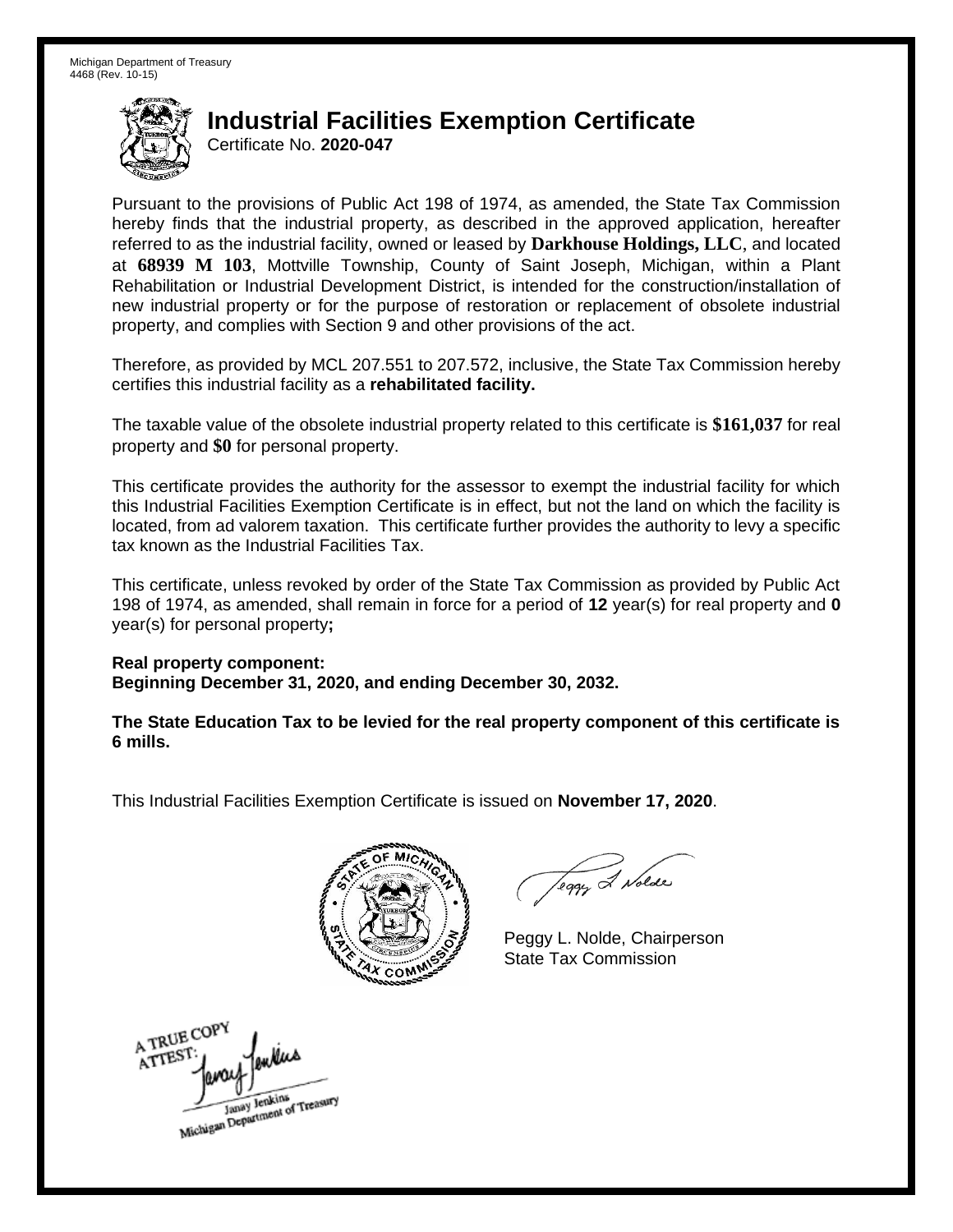

November 24, 2020

William Thomason Bessemer Plywood Corp. 1000 Yale Avenue Bessemer, MI 49911

Dear Sir/Madam:

Pursuant to the requirements of Public Act 198 of 1974, as amended, the State Tax Commission (Commission) has issued an Industrial Facility Exemption Certificate numbered 2020-048, to Bessemer Plywood Corp., located in City of Bessemer, Gogebic County. This certificate was issued at the November 17, 2020 meeting of the Commission and the investment amounts approved are as follows:

Real Property: \$2,320,000

Personal Property: \$2,060,000

The State Education Tax to be levied for this certificate is 6 mills.

In accordance with MCL 24.304, the local unit of government or applicant has sixty days from the date of this letter to request a hearing to correct an error contained in the enclosed certificate.

 Notification of completion of this project shall be filed with the Commission within 30 days of project completion. Within 90 days of project completion, a report of final costs shall be filed with the assessing officer of the local unit and the Commission.

 If you have further questions regarding the issuance of this industrial facility exemption certificate, please call 517-335-7460.

Sincerely,

David A. Buick, Executive Director State Tax Commission

Enclosure cc: Melissa J. Prisbe, Assessor, City of Bessemer